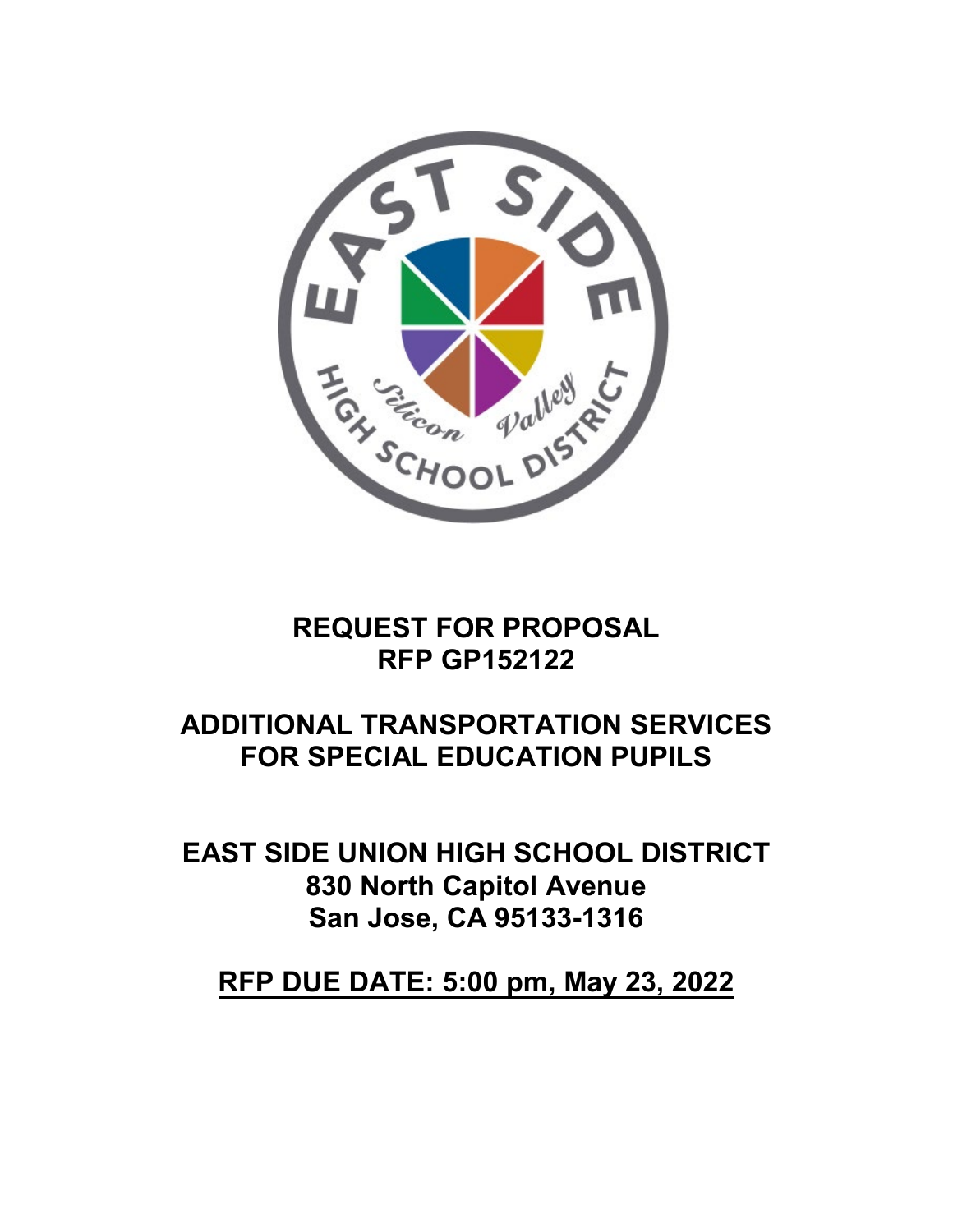## **Notice to Vendors**

The Board of Trustees of the East Side Union High School District (ESUHSD) is requesting proposals for the award of a contract to provide Additional Transportation Services for Special Education Pupils which includes ambulatory and wheelchair accessibility for route in which ESUHSD are unable to transport in accordance with the minimum specifications included herein.

PlanetBids is a web enabled procurement and electronic bidding system. In order to begin bidding for this RFP the Vendor must first register, for free, online: <http://www.planetbids.com/portal/portal.cfm?CompanyID=24763>

As a registered and approved vendor within our vendor database, you will be automatically notified of bid alerts, bid changes or updates and addenda. All bid related information is located within the different tabs of the bid detail. Only applicable tabs will be available within the bid.

To download a copy of the line item, register and login to PlanetBids, double click on the Project Title you wish to bid on. Once the bid is open select the Line Items tab. In the top right corner click on Export. Save file under desired folder and name.

All necessary documentation for this RFP can be downloaded via the PlanetBids website. All proposal documents must be posted to PlanetBids on or before **5:00 PM, May 23, 2022**.

Contact Person: Phuong Nguyen/ Senior Contract Specialist Phone: 408-347-5073

### **Paper RFPs will not be accepted**. **We are only accepting electronic RFPs via PlanetBids.**

No vendor may withdraw any proposal for a period of ninety (90) calendar days after the date set for the receiving of the proposal.

ESUHSD will review the responses, contact references, and complete a weighted scoring matrix for each respondent vendor.

ESUHSD reserves the right to accept or reject any item or group(s) of items of a proposal. ESUHSD also reserves the right to waive any minor informality or irregularity in any Proposals. Additionally, ESUHSD may, for any reason, decide not to award an Agreement as a result of this RFP.

There will not be a formal public bid opening for this RFP. After the recommendation for contract award is submitted to the Board of Trustees for approval, all proposals will be available for public review.

For assistance with eBidding, please refer to the eBidding User Guide. To locate the eBidding Users Guide, click on "Place eBid". After you have accepted the terms and conditions, click the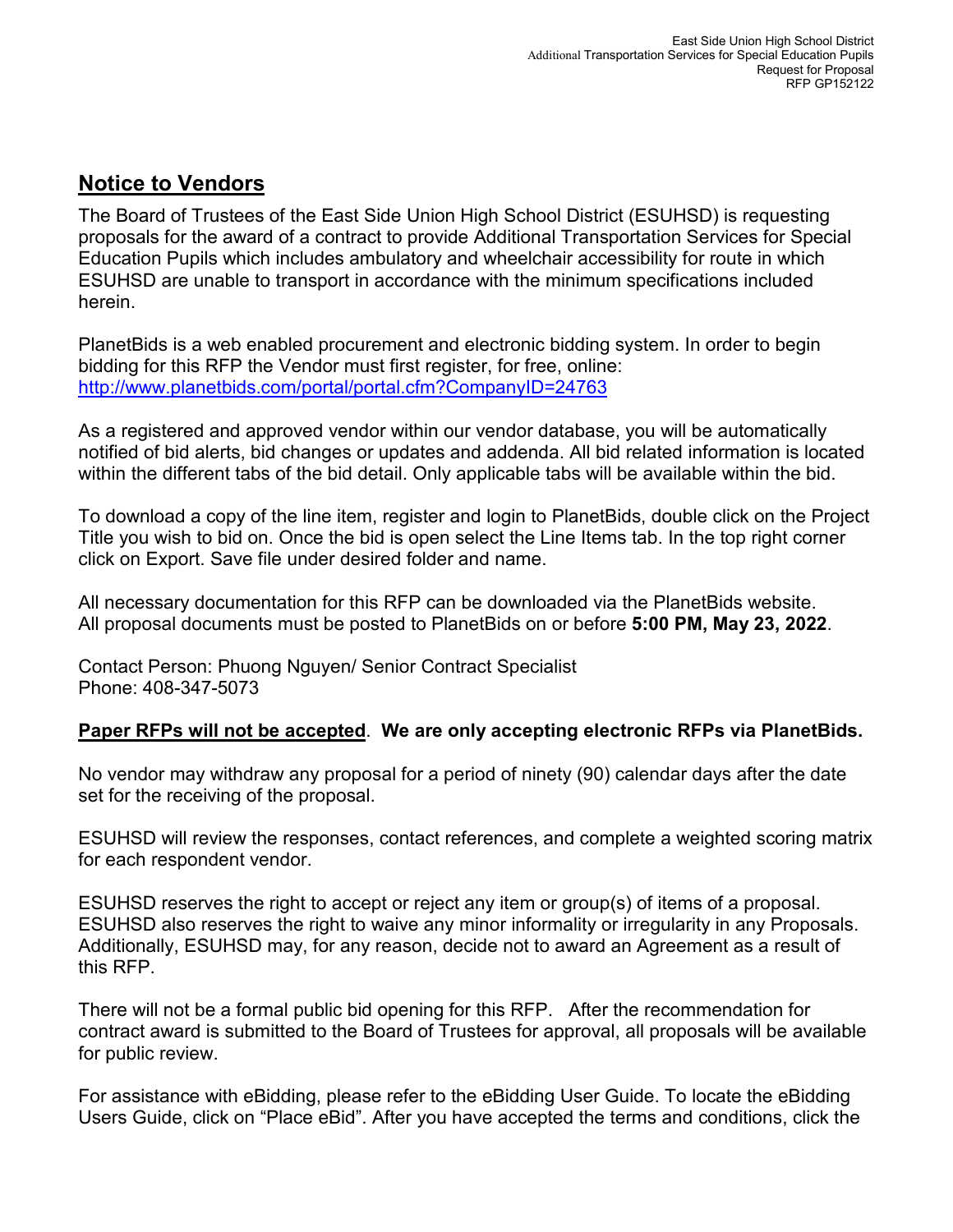"?" (Red question mark) located at the upper right of the page to access the PlanetBids Support Page. Here you can view Frequently Asked Questions, download the eBidding Users Guide or open a support ticket for further assistance.

The User Guide can be downloaded from the vendor portal or by following this link: <https://www.planetbids.com/UsersGuides/PlanetBids%20BidsOnline%20Users%20Guide.pdf>

If you are having technical issues downloading or submitting your bid documents please contact Planet Bids Directly at (818) 992-1771.

## **Proposed Timeline**

The following is the anticipated Proposal and engagement schedule. ESUHSD may change the estimated dates and process as deemed necessary.

| May 6, 2022   | <b>Publish Request for Proposals</b>                                    |
|---------------|-------------------------------------------------------------------------|
| May 16, 2022  | Last day for submission of inquiries and/or clarifications (by 1:00 PM) |
| May 23, 2022  | Proposals Due electronically only on PlanetBids by 5:00 P.M.            |
| June 23, 2022 | Board of Trustees Meeting                                               |
| July 1, 2022  | Contract start date                                                     |

## **Addenda**

The ESUHSD may modify this RFP, any of its key action dates, or any of its attachments, prior to the bid submittal date. Addenda will be numbered consecutively as a suffix to the RFP Reference Number. It is the Bidder's responsibility to ensure they have incorporated all addenda. Failure to acknowledge and incorporate addenda will not relieve the Bidder of the responsibility to meet all terms and conditions of the RFP and any subsequent addenda.

### **Inquiries and/or Clarifications**

Any requests for clarification of the RFP shall be made via PlanetBids, under the "Q&A" tab, no later than **May 16, 2022 at 1:00 PM.** <http://www.planetbids.com/portal/portal.cfm?CompanyID=24763>

ESUHSD is responsible only for what is expressly stated in this RFP and any authorized written addenda thereto. ESUHSD is not responsible for and will not be bound by any person not authorized to act on its behalf.

*As of the issuance date of this RFP and continuing until the final date for submission of proposals, contact with ESUHSD employees is strictly limited. All personnel representing ESUHSD are specifically directed not to hold meetings, conferences or technical discussions with any vendor for purposes of responding to this RFP. Any vendor found to be acting in any*  way contrary to this directive will be disqualified from entering into any contract that may result *from this RFP.*

## **Submission of RFP**

Please review this RFP carefully before responding to ensure that you understand fully all procedural, system, and contractual requirements are fully understood. Failure to adhere to all requirements will disqualify the proposal.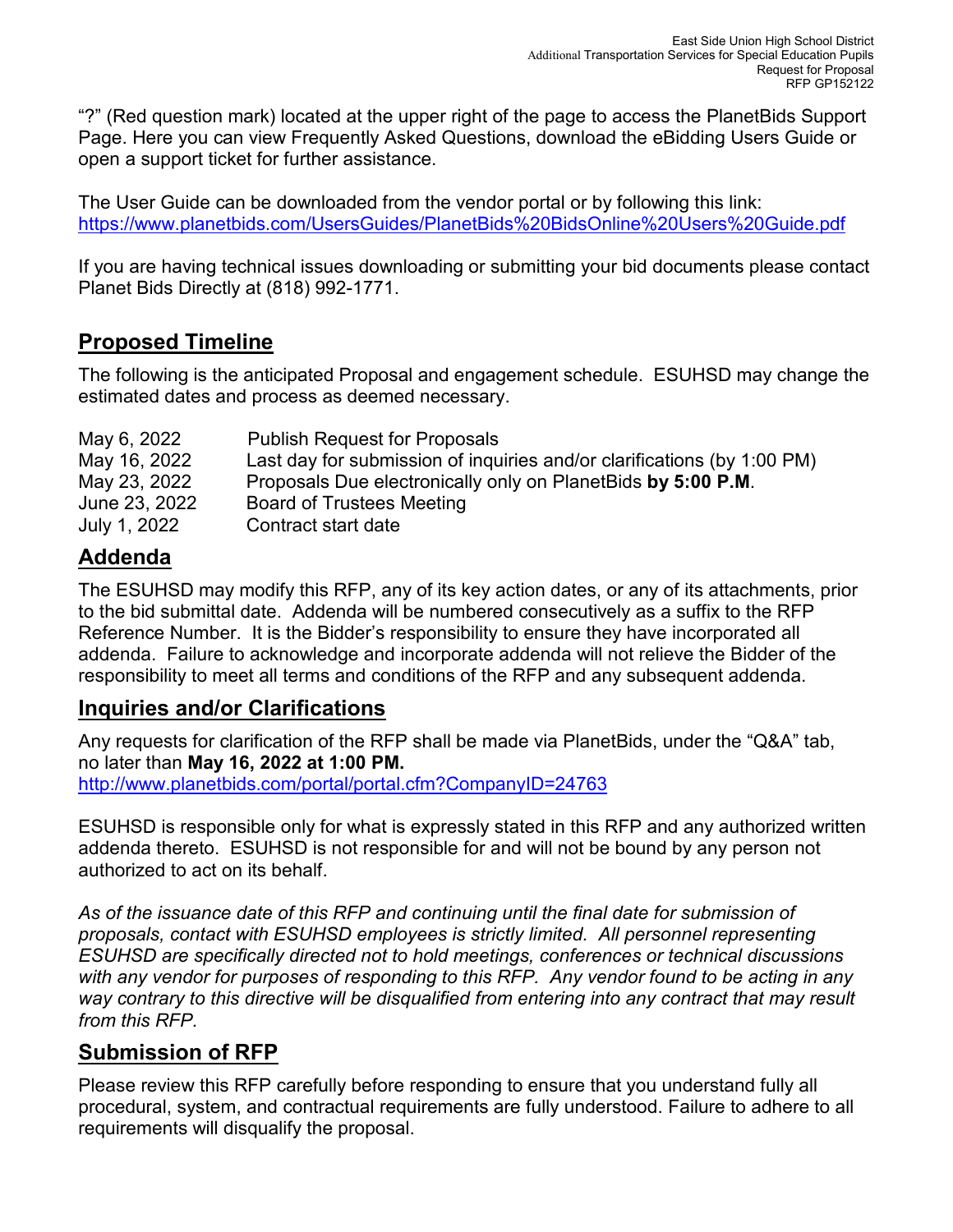## **Evaluation Criteria**

The award of contract, if made by ESUHSD, will be the evaluation of Proposals in accordance with the following matrix on the basis of the completeness of the proposal for services, ability to meet minimum requirements the cost of services, and the qualifications of the firm as evidenced by demonstrated experience and references. While price will be a substantial factor in awarding the contract for services, ESUHSD expressly reserve the right to select a proposal that does not represent the lowest cost for services but presents the best perceived benefit to ESUHSD in the ESUHSD'S sole discretion. (EC 39802).

| <b>RFP Evaluation Criteria</b>       | <b>Value</b> |
|--------------------------------------|--------------|
| Price                                | 40%          |
| Qualifications                       | 30%          |
| Training                             | 10%          |
| <b>Bus Availability</b>              | 10%          |
| <b>Past Litigations / References</b> | 10%          |
| Total                                | 100%         |

## **District Overview**

ESUHSD encompasses a 180 square mile area of San Jose, bordering on "Silicon Valley" in Santa Clara County. It is one of California's largest high school districts (grades 9-12) with an enrollment of over 22,000 students. ESUHSD operates twelve comprehensive high schools, one continuation high school, two alternative schools and several charter schools. The charter schools serve an additional 1,745 students. ESUHSD also administers an Adult Education Program that serves over 8,100 adults.

ESUHSD operates approximately twenty (20) school buses each day to carry more than 550 students safely to and from school. Our drivers log more than 400,000 miles annually, operating in a safe, efficient manner from our District Office.

Our Transportation Departments manages an average of 100 routes daily, the majority of our routes are special education, and we also contract out our transportation services on an as needed request. Within our own District, we service 13 high schools, 10 Non Public Schools (NPS) and 2 alternative schools. In addition to our own District we also service approximately 20 County programs.

Our department staff consists of our Director of General Services, our Transportation Operations Manager, twenty (20) bus drivers, two dispatchers, one part time instructor and two mechanics.

The major highway routes running north and south through ESUHSD are U.S. Highways 101, 280 and 680. State Highways 85 and 87 are the other major arteries of ESUHSD.

### **Purpose of the Proposal**

The East Side Union High School District (ESUHSD) is issuing this Request for Proposal (RFP) from interested and qualified vendors (herein referred to as the "Carrier") to provide Additional Transportation Services for Special Education Pupils which includes ambulatory and wheelchair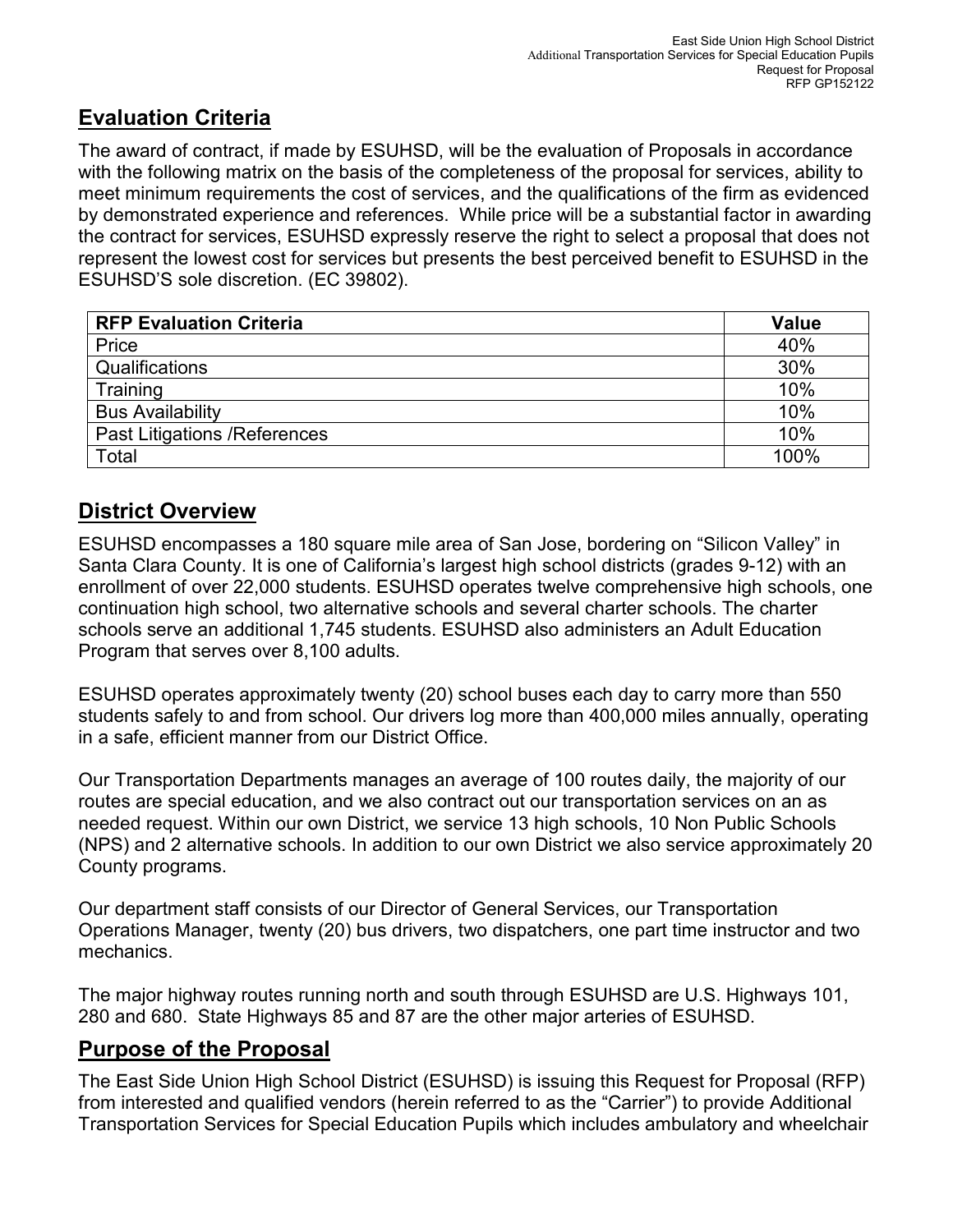accessibility for routes ESUHSD is unable to transport. Carrier services will include vehicles, drivers, fuel, repairs and service, and all necessary inspections, licensing and certifications sufficient to meet the requirements of the contract. The carrier shall provide route planning needs and will serve as a focal point for the dissemination of route and schedule information to school officials, families, and students.

### **A. Coordination of Transportation**

ESUHSD will appoint a Transportation Representative who will regularly consult with the Contractor to insure efficient communication between the District and Contractor. The District Representative will review and approve billing, provide adjustments to routing and inform Contractor of any changes in Transportation services.

ESUHSD reserves the right to make changes in bus routes, scheduling, bus stops, and pupil pick-up locations when such changes are in the best interest of pupils and ESUHSD.

### **B. Operating Requirements / Contractor Requirements for School Year**

ESUHSD has regular, non-contact and extended school year (ESY) schedules. There are 180 days for regular school year and 20 to 55 ESY days. Non-contact days are throughout the fiscal school year which begins July 1st and ends June 30th.

### **C. Management at the Terminal**

### **1. Terminal**

The Contractor shall maintain and operate a maintenance and dispatch terminal that is sufficient to service buses and drivers under the Responsive Proposal. The maintenance facility shall comply with all Environmental Protection Agency (EPA), local, state and federal regulations. The terminal must be in the local San Jose area within 20 minutes from ESUHSD boundaries. Contractor must provide ESUSHD with their Annual California Highway Patrol Terminal Inspection with a satisfactory rating.

### **2. Terminal/Office Staffing**

The Contractor' terminal must be open and operated by either the manager or dispatcher from 6:00 AM or by the start time of the first route out in the morning. The terminal must be open until the last bus/van returns each day. The Contractor will designate one person for 24/7 contact by cell phone for emergencies.

Contractor will be required to sign a confidentiality agreement with ESUHSD for access to student information.

### **3. Technology support**

The Contractor shall provide its maintenance and dispatch terminal with technology necessary to communicate with ESUHSD Transportation Department, individual schools, and Contractor drivers. Communication tools should include – local telephone number, FAX, two-way radio, internet scanning capability and any other technology Contractor feels necessary to conduct business with ESUHSD. Bus cameras and GPS are desirable. If buses/vans include camera and/or GPS, ESUHSD has the right to review information upon request.

Contractor can have access to ESUHSD routing program – view only.

### **4. Transportation Safety Plan**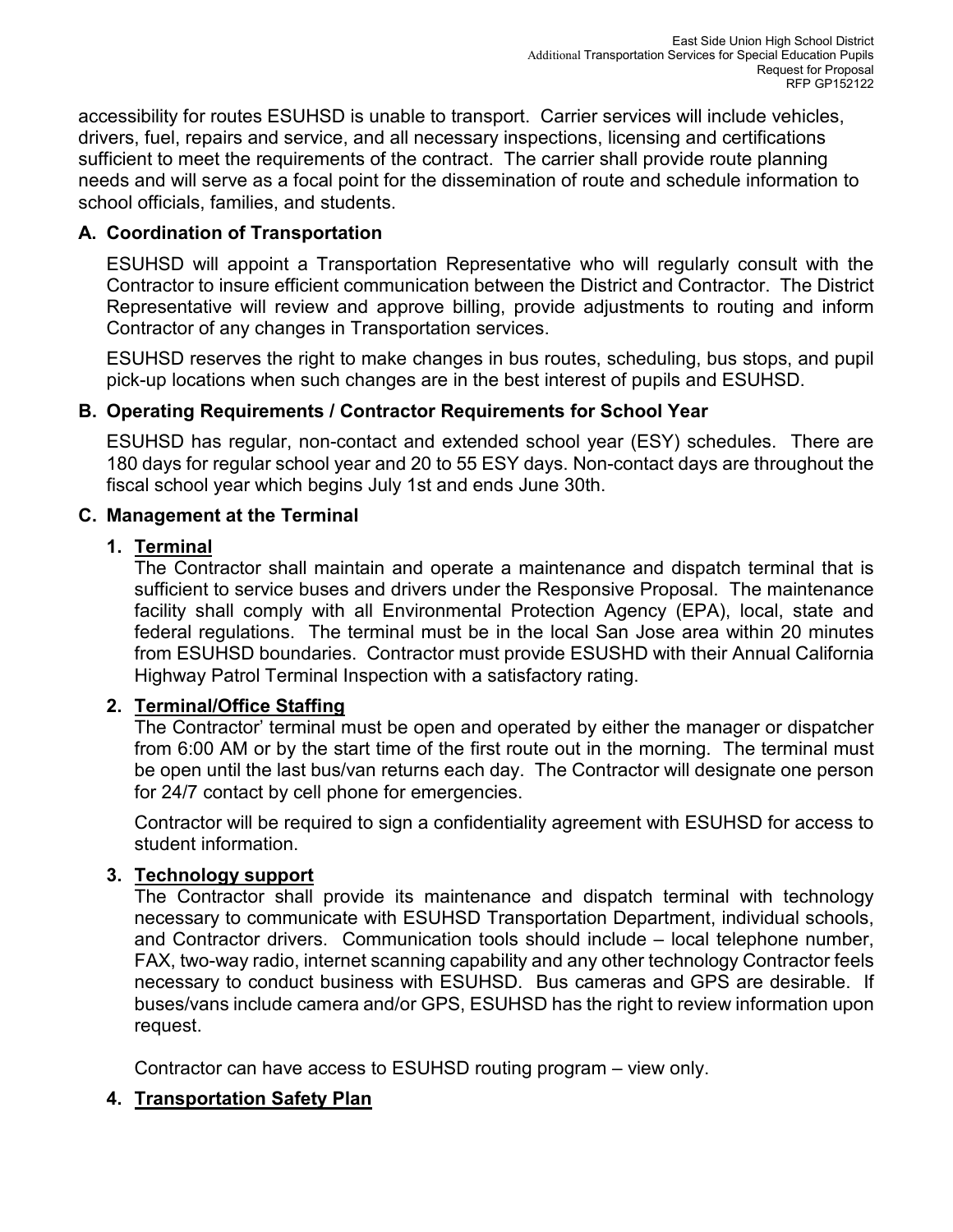The Contractor shall provide a copy of their Transportation Safety Plan upon request. Plan must include latest requirements including Senate Bill 1072 – Child Check System.

#### **5. Driver Training**

The Contractor shall provide qualified training for all school bus drivers, van drivers and personnel associated with ESUHSD contract. The Contractor must maintain current, accurate records supporting all training activities. The Contractor shall provide all required credentialing for all school bus drivers, substitute school bus drivers, van drivers and Contractor employees. Supporting documentation must be available upon request by ESUHSD. The Contractor must have written documentation on criminal record search in accordance with California Education Code. Driver records and credentials shall be available for inspection upon request by ESUHSD. Driver records are to include California Driver License, (CDL) Class B License, and Passenger Endorsement, School Bus Endorsement (S), Medical Certificate (DL51A), Department of Motor Vehicle pull notice and First Aid certification. Contractor must have a completed description of training hours documented on T-01 and T-02.

Contractor will conduct and document all school bus driver proficiencies and provide to ESUHSD upon request.

Contractor must provide description of any additional training provided above and beyond California Department of Education, California Highway Patrol and Department of Motor Vehicle minimum requirements.

ESUHSD has the right to review any credentials upon request.

#### **D. Routing and Scheduling**

#### **1. Route Identification**

ESUHSD will designate the type of vehicle for all routes – ambulatory school bus, wheelchair school bus or van. The Contractor is to bill according to ESUHSD's designation. If the Contractor does not have enough equipment available for a specific route identification, the Contractor can only bill based on ESUHSD's vehicle designation.

#### **2. Designation of School Bus Routes and Stops**

ESUHSD shall designate all routes and stops. The current routing program is TransTraks. Contractor shall follow designed instructions. If physical or traffic conditions require a change to the established route, Contractor must receive prior approval from ESUHSD representative for alternate route.

Prior to the start of service (each school year), the Contractor shall contact ESUHSD's Transportation Representative for the assignment of routes and schedules. Route information will include vehicle requirement, specific route instructions and times. Some routes will include specific student information identified in the student's Individual Education Plan (IEP). Examples are: wheelchair, buckle guard, harness, oxygen, escort and runner.

To the best of ESUHSD's ability all designated stops should be on the right-hand side of the road. If escorting is needed, all provisions of the law shall apply. Contractor shall use escort requirements for both school buses and vans.

#### **3. Updating of Routes and Schedules**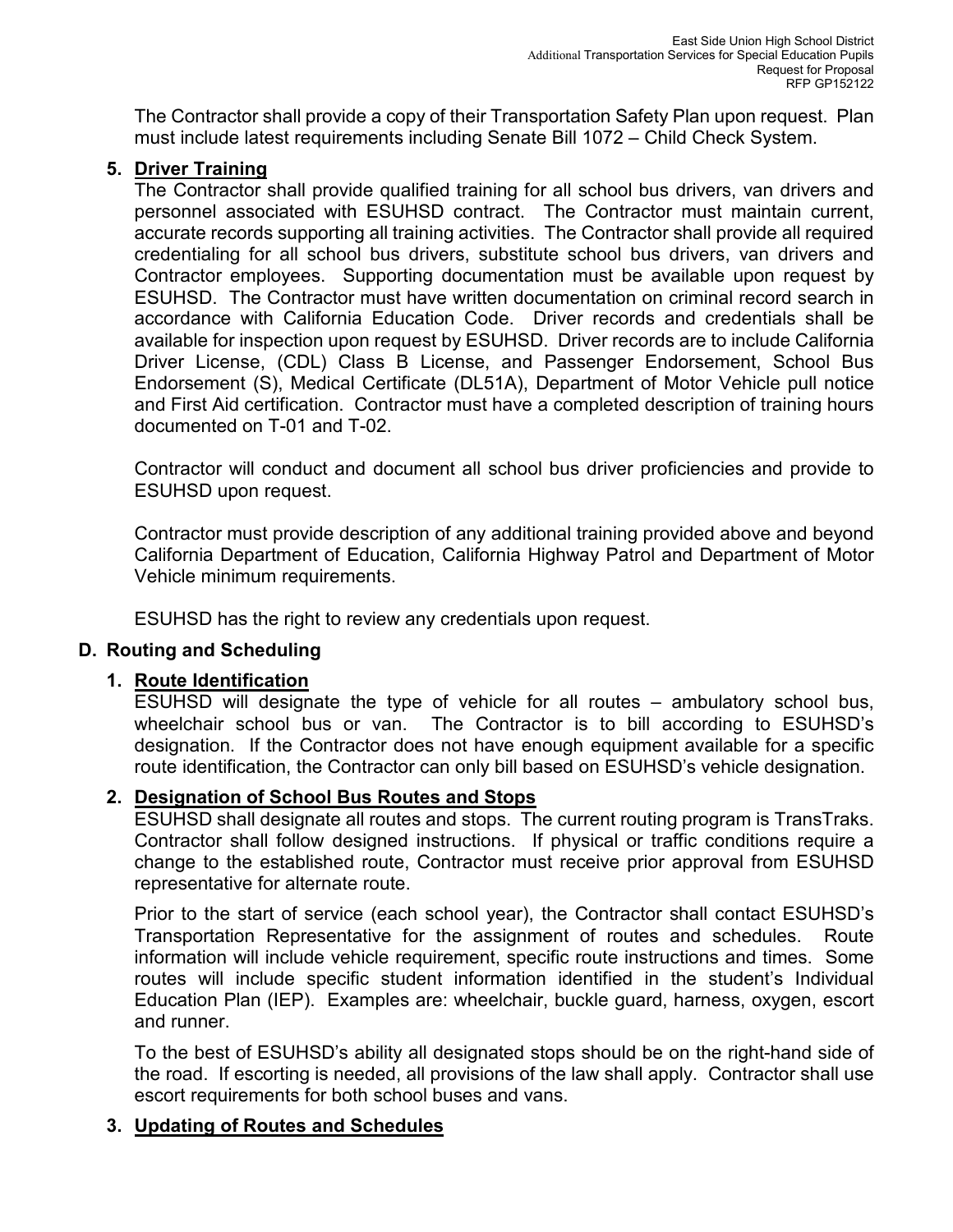EUSHSD updates routes on a regular basis. ESUHSD will notify the Contractor of these changes and will provide route information and instructions as changes occur. These changes will be provided to the Contractor via email.

It is the Contractor responsibility to notify ESUHSD Representative of any student "no show". ESUHSD defines "no show" as three consecutive days the student doesn't ride and no call from guardian. It is ESUHSD's responsibility to update route and route times. The Contractor shall notify ESUHSD immediately any time an ambulatory "bus" route falls below five (5) students.

ESUHSD has an expectation to limit student ride time to a reasonable level. When actual ride time is fifteen (15) minutes or greater than planned ride time – ESUHSD must be notified immediately.

ESUHSD reserves the right to change routes from a "school bus route" to "van route" and vice versa at any time. Routes will be charged at the ESUHSD designated route identification rate.

ESUHSD and Contractor must mutually share student absence information as needed.

#### **4. Unsatisfactory Service**

ESUHSD will provide Contractor with a written notice of unsatisfactory service on any route or schedule. The Contractor shall investigate and reply to ESUHSD Transportation Representative within twenty-four (24) hours. Depending on the severity of issue, route adjustment to staffing and/or equipment will occur within an ESUHSD approved time.

#### **5. Unscheduled School Closing**

ESUHSD is not obligated to pay for any services provided on non-student contact days unless ESUHSD representative authorizes service.

ESUHSD occasionally has emergency school closures. Contractor must coordinate with ESUHSD to ensure route coverage.

#### **E. Vehicle Requirements**

#### **1. Compliance**

While performing the services and duties required under this contract, the Contractor agrees to comply with all provisions included in California Department of Education (CDE), California Highway Patrol (CHP), Department of Motor Vehicles (DMV), City of San Jose and County of Santa Clara relating to vehicle requirements.

All vehicles used by Contractor must have CHP approval (CHP 292) prior to commencement of service.

#### **2. Replacement Availability**

The Contractor shall have a plan to provide vehicle replacement within twenty (20) minutes if a vehicle become disabled.

#### **3. CHP Rating**

Prior to commencement of contract Contractor must provide ESUSHD with their Annual California Highway Patrol Terminal Inspection with a satisfactory rating. If there is any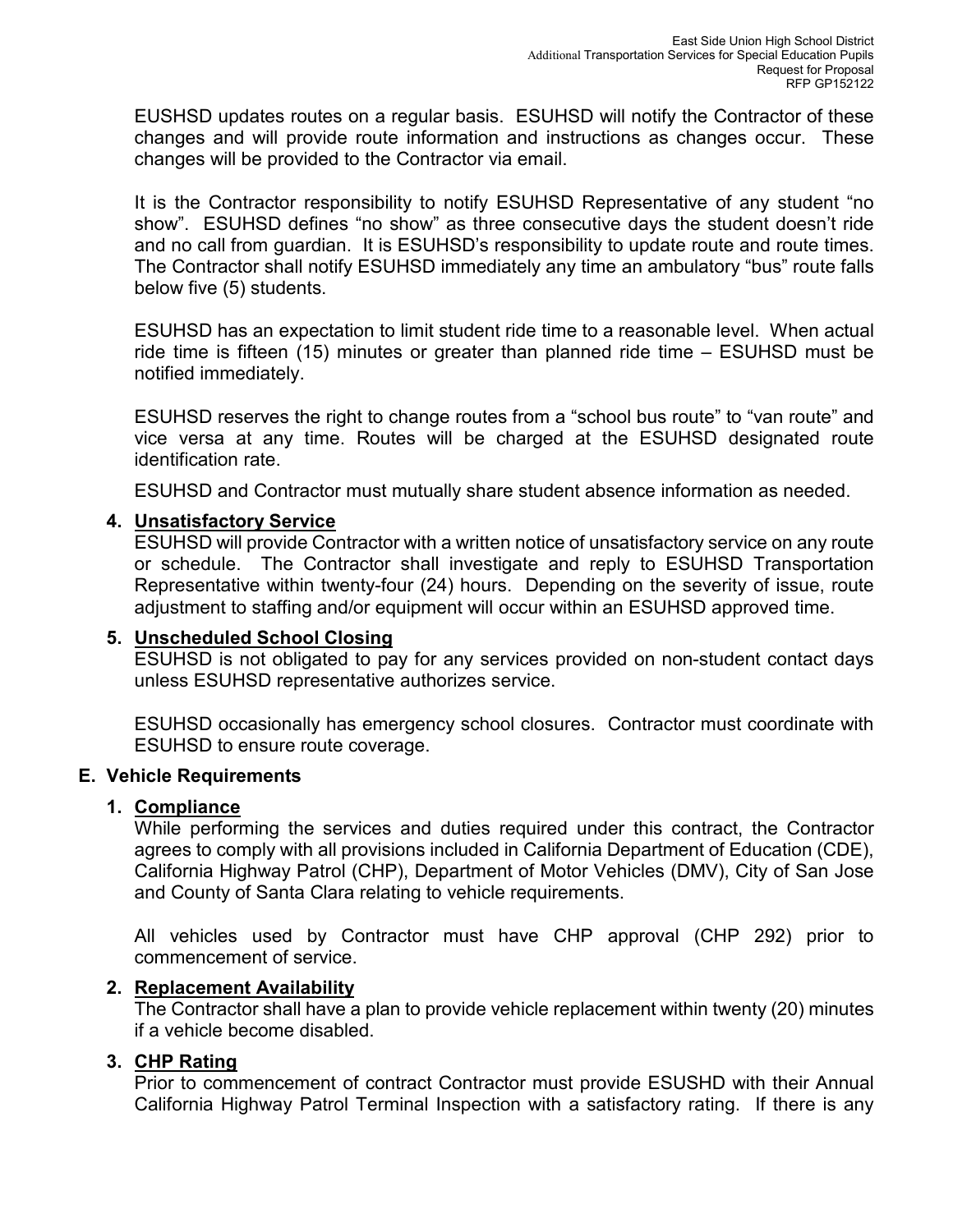change to terminal rating during the contact year, Contractor must notify ESUHSD immediately and provide the most current inspection report.

#### **4. Ambulatory Requirements**

- Ambulatory buses shall be equipped with appropriate seat belts and air conditioning
- Contractor shall provide adaptive devices such as harnesses, vets and buckle guards as needed.

#### **5. Wheel Chair Requirements**

- All wheelchair buses must be equipped with air conditioning.
- All wheelchair buses must have the appropriate tie down and ratchets
- Contractor will be liable for any damage caused to wheelchair as a result of improper handling and/or securing.
- Bus electro hydraulic loading platforms or other type of elevator platforms must be located on the right side (passenger side) of the bus.
- Wheelchair buses must be equipped with a warning device that is activated when the ramp door is open or the ramp is in the extended position.

#### **6. Senate Bill 1072-Child Check System**

Contractor shall provide ESUHSD with assurance that Senate Bill 1072 is fully implemented and meets all regulations.

#### **7. Required Modification of Equipment**

Contractor shall implement **all** new regulations required in the service of transporting ESUHSD students. All costs of such required installation or modification shall be borne by the Contractor and shall not interfere with service to ESUHSD.

#### **8. Inspection and Regular Service Interval**

All buses must be cleaned and inspected daily. Daily inspection includes, but is not limited to DMV, CHP and CDE standards. Records of such inspections shall be maintained by the Contractor, and made available to ESUHSD upon request. The Contractor is responsible for all costs associated with the inspection and certification of their terminal.

ESUHSD may inspect a Contractor's bus at any time with or without advanced notice. A bus not passing the daily inspection shall not be utilized to transport pupils. The vehicle shall not be used until a satisfactory rating is met. A satisfactory rating means the vehicle meets all provisions of the law.

A regular schedule for vehicle service consistent with the manufactures' recommendations and fleet maintenance stands shall be maintained.

#### **9. Bus Cleanliness**

The buses shall be cleaned each day, and throughout the day as required. This will ensure a healthy and safe environment for pupils. Any requirements identified in an Individual Education Plan (IEP) shall be provided by Contractor.

#### **10.Bus Capacity**

Buses shall not exceed the CHP Inspection Approval certificate (CHP 292) carrying capacity. No bus shall transport students in excess of its rated capacity.

#### **11.Radio Communication**

The Contractor shall provide and maintain at their expense a two-way clear channel communication network. There shall be sufficient capacity for communication between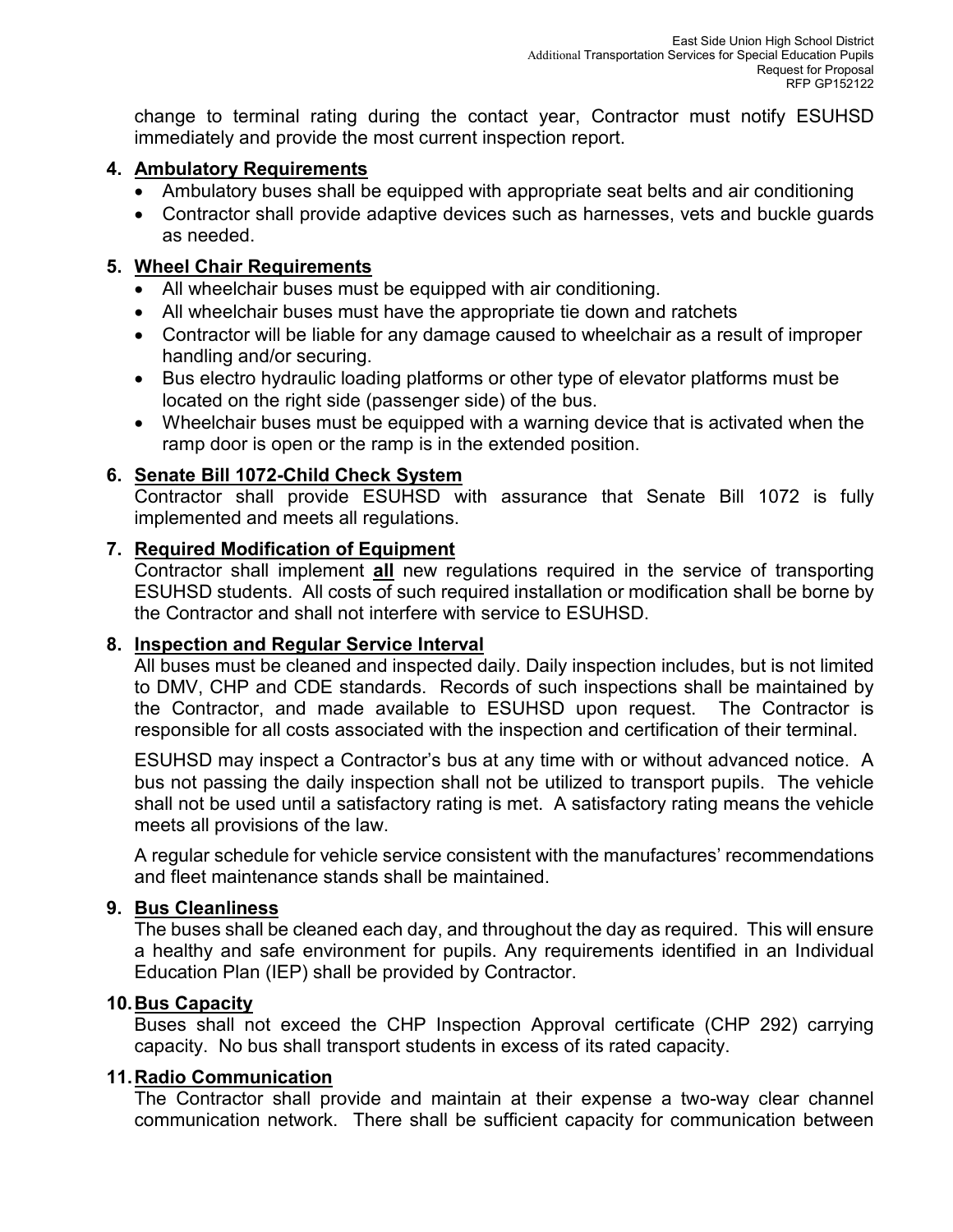each bus and the Contractor's terminal. The Contractor shall provide a radio to ESUHSD if requested.

#### **12.Bus Signage**

All vehicles under contract for daily transportation of pupils must bear the Contractor's name on both sides. School buses must bear the California identification number.

#### **13.Safety Equipment**

Buses and vans will be fitted with the required safety equipment meeting the provisions of law. Fire extinguisher, first aid kits and reflectors as a minimum. School buses and vans that escort students shall have the required "STOP" sign.

#### **14.School Bus Safety Training**

The Contractor will maintain an ongoing school bus safety program which shall meet quarterly at a minimum, which will inform and remind bus drivers of safety procedures. Each Contractor will submit minutes of the last year's safety meetings and attendance with its proposal submission upon request.

#### **F. Requirements for Drivers**

#### **1. Driver Requirements**

All personnel assigned to perform under this contract shall be subject to continuous approval by ESUHSD.

#### **2. License**

#### • **School Bus**

All school bus drivers are required to have the appropriate class California driver's license (CDL), Class B, passenger (P) endorsement, school bus (S) endorsement and a current California Special Driver Certificate (DL45). Drivers must also have a current medical (DL51) and first aid requirements.

### • **Van**

All van drivers are required to have a minimum California driver's license (CDL), Class C or better. If van is more than ten (10) passengers the driver must have CDL Class B and passenger (P) endorsement.

ESUHSD has the right to request school bus driver or van driver credentials at any time while driver is on duty for ESUHSD.

### **3. Drug Screening, Background Checks**

The Contractor shall maintain drug screening protocols, and conduct criminal record checks on all drivers. Contractor must maintain employment records as required by local state and federal regulations. The Contractor must conduct all required criminal finger printing, Department of Justice form DOJ22, prior to a driver providing service to ESUHSD. Drivers must pass the state and federal requirement.

The Contractor will be solely responsible for the submission and cost of criminal record checks. No individual who has a felony conviction may be used as a bus driver or van driver by the Contractor under ESUHSD'S contract. ESUHSD has the right to and may excluded any school bus driver with a past criminal history of driving under the influence.

#### **4. TB Test**

All Contractor drivers must meet TB test requirements at the Contractors expense.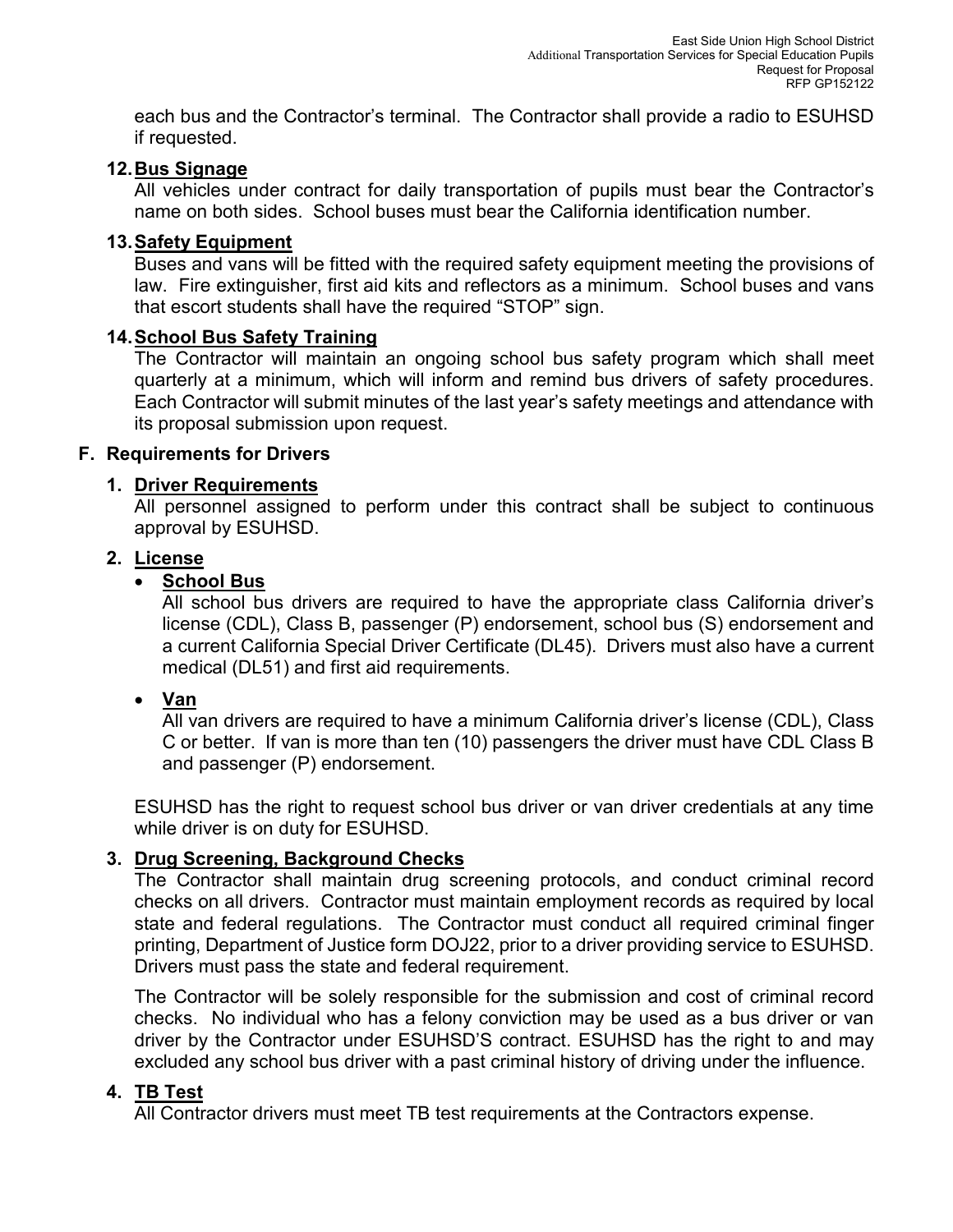### **5. Tobacco Use**

Bus and Van drivers may not use any tobacco products while transporting pupils at any time, while alone on the bus or on ESUHSD property.

### **6. Driver Information**

The Contractor shall provide the following information to ESUHSD upon request.

- Name
- Bus number
- ESUHSD Route number assignments
- Satisfactory evaluation

### **7. Requirements**

All drivers shall be of good health, reputable character, and exhibit an ability to work cooperatively with pupils, pupils' families, ESUHSD, and members of the public.

All drivers shall dress professionally while representing ESUHSD.

All drives will enforce those rules of behavior required by ESUHSD and the Contractor. The Contractor's designee shall report in writing to ESUHSD on a form provided by the Contractor. The form will include student name and offenses of the pupil(s) who fail to abide by the expected rules of behavior. If there are multiple students involved, there must be one complaint form per student.

Drivers are not allowed to leave the school bus or van unattended unless an authorized employee of the Contractor or ESUHSD is present.

A driver does not have the authority to refuse transportation to any eligible pupil, nor does a driver have the authority to remove a pupil from the bus.

Drivers shall not be permitted to carry any person, other than pupil(s) assigned to the bus. Exceptions to this are:

- Peace officer
- Teacher
- Contractor trainer
- Contractor supervisor
- ESUHSD representative
- Authorized bus monitor

There shall be NO unauthorized stops during ANY route. Authorization shall be provided by Contractor manager or dispatch.

### **8. Safety Vests, Car Seats, Etc.**

It shall be the driver's responsibility to see that car seats, seat belts, safety vests, safety vest straps or wrist restraints are properly adjusted and fastened. The driver shall ensure all safety equipment is in proper condition and used at all times. At NO time shall a student be transported without their safety equipment – vest, seatbelt, buckle guard. The driver shall ensure the safety equipment is in proper use for the duration of the trip.

### **9. Wheelchairs**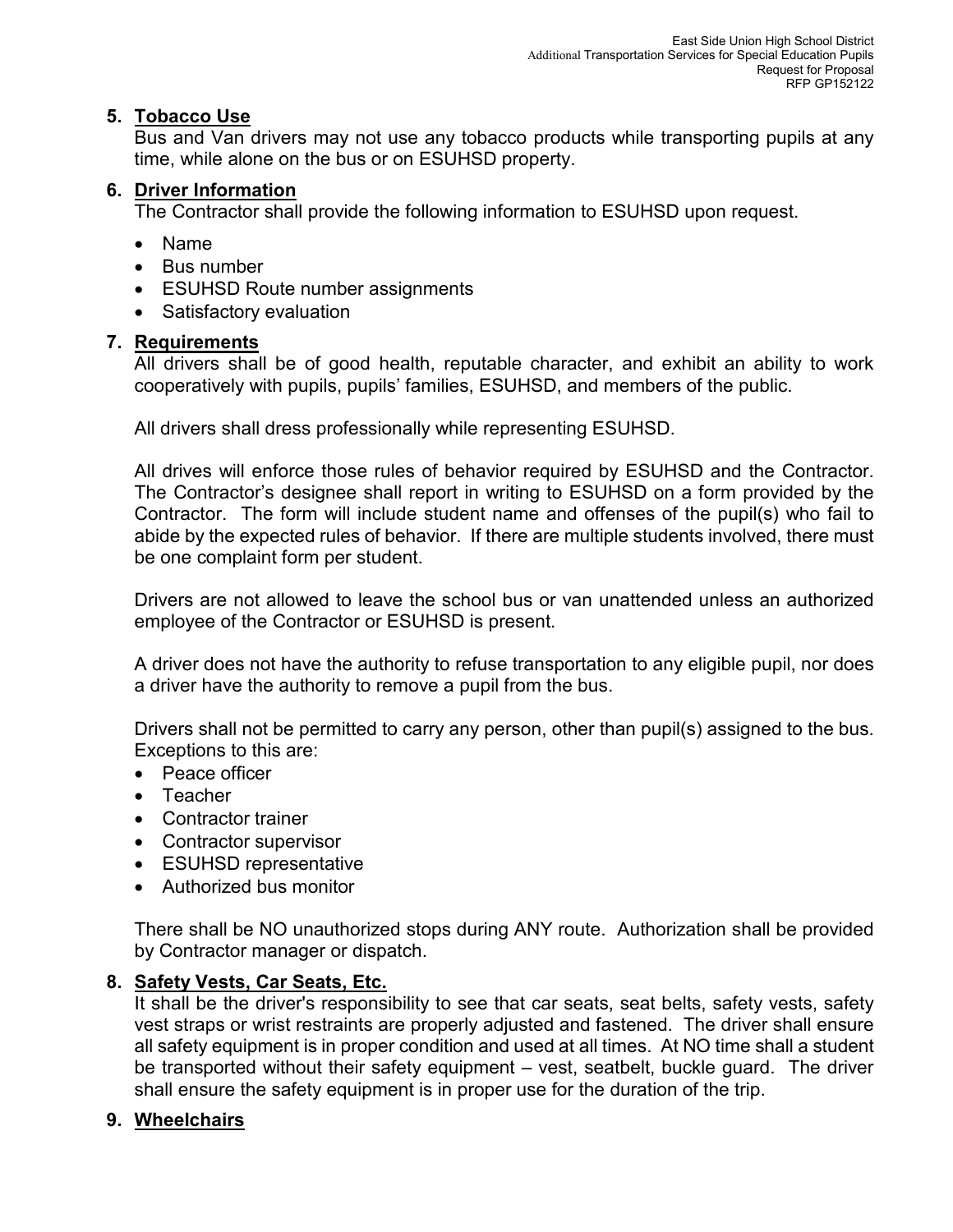Electric wheelchairs must be in the "OFF" position and brakes in the locked position for loading and unloading safety. All wheelchair brakes must be adequately in a locked position during loading and unloading procedure on the platform. Student must be secured with seat belt during entire transportation process. Wheelchair brakes must be in a locked position during transport. Pupils transported in wheelchairs must be secured according to state standards. Drivers must double check securements prior to putting bus in motion. The Contractor shall notify ESUHSD of any student equipment not in proper transport condition. Contractor shall make certain that all wheelchairs meet standard wheelchair safety requirements for transporting students to and from school. Contractor shall ensure parent maintains all equipment and any unique restraints required for safe transportation. This includes but is not limited to – brakes, seatbelt, anti-tip bar, and lap or chest seatbelt.

#### **10.Meetings regarding Students**

Upon request, a qualified representative from the Contractor shall attend IEP (Individual Educational Plan) meetings and behavior conferences and/or other meetings upon request of ESUHSD.

#### **11.Personal Items**

Use of personal electronic devices for personal use is prohibited during "on duty" time. Bus service is never to be interrupted or delayed by drivers handling personal business.

#### **12.Rights Reserved**

ESUHSD reserve the right in their sole determination and discretion to prohibit a Contractor's driver from an ESUHSD route deemed unsuitable for any reason. ESUHSD agrees to document the issues in writing to the Contractor.

### **G. Accidents**

Contractor shall notify ESUHSD immediately by telephone any time they are involved in an accident. Written documentation must be received within twenty-four (24) hours of said accident. All reporting requirements must be followed in accordance to regulation.

If an ambulance is dispatched Contractor supervisor MUST report to accident site to assist with protocol. Contractor supervisor is to provide detailed information to ESUHSD designated representative.

Contractor does not represent ESUHSD in these matters.

### **H. Emergency Plan**

Emergency plan will be provided by the Contractor and reviewed with ESUHSD prior to service start date.

### **I. Bus Route Pricing**

Contractors are to download the electronic version of the following form, Exhibit 4, from ESUHSD's website (see below) and enter their pricing on the electronic form. See Attachment D for Route examples. If Contractor do not use ESUHSD forms to complete their proposal, Contractor may be considered non-responsive and proposals will be rejected.

#### **Additional Charges**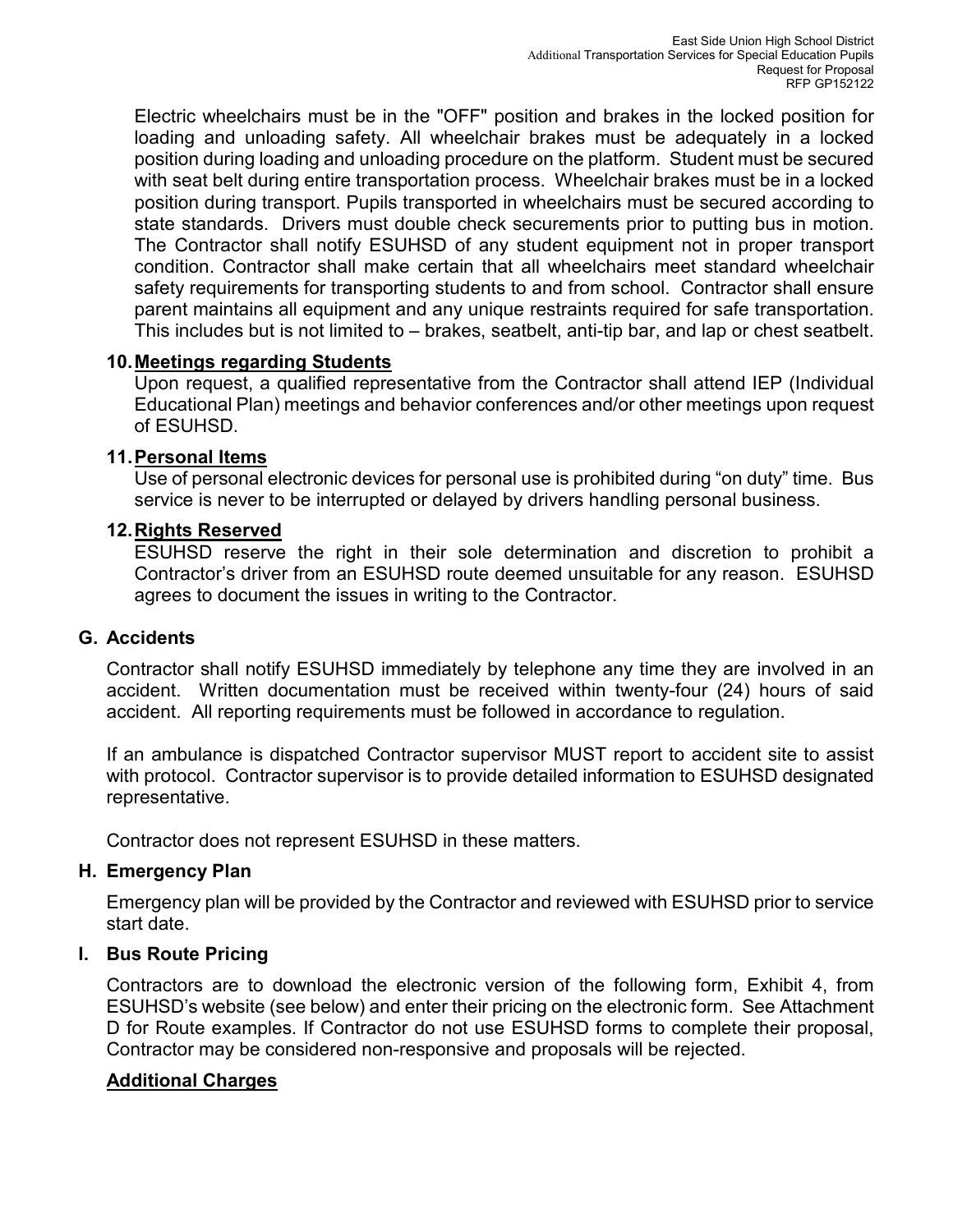- All additional charges must be identified outside the definition of School Bus Route and Van Route.
- Examples of additional charges are:
	- Dry Run practice route prior to first day of running the route.
	- Mid-Day charge routes that have mid-day runs
	- Excess Time charge for any route over 6 hours
	- Fuel Charge added charge for fuel when price per gallon exceeds an identified cost
- Contractor must define in detail how the additional charges are established. -Example: Dry Run - 2 hours at \$10.00 per hour per route.

### **Price Increase**

Route pricing will remain the same for the duration of the contract.

### **J. Proposed Cost**

Carriers are to download the electronic version of the following form, **Exhibit 4,** from PlanetBids. See **Attachment C** for examples of Routes. If Carriers do not use ESUHSD forms to complete their proposal, Carriers may be considered non-responsive and proposals will be rejected. The day shall be considered to mean those operational hours to pick up pupils at home, deliver them to school, retrieve them from school and return them to home.

### **K. Proposed Inventory of Buses**

Proposed Inventory of Buses and Property Summary Form **Exhibit 5** will be the inventory of buses to be used in the first year of contract. This listing shall include the make of the bus and bus body, year of the bus', manufacturer, capacity, present mileage, and condition for each bus, license plate number, and date of last CHP inspection.

### **L. Carrier Personnel**

All personnel assigned to perform under this contract shall be subject to continuous approval by ESUHSD. All drivers employed by the Carrier to provide service in this Agreement shall have and maintain valid California School Bus Driver Certification. All drivers shall be subject to a background check prior to the beginning of this contract and once every three years thereafter to the extent allowed by law. All crimes committed by the drivers shall immediately be communicated to ESUHSD.

Any and all information given to drivers regarding pupils is to be considered confidential and under no conditions shall this information be used to invade privacy rights of the pupils, their parents, guardians or care givers. Any breach of confidentiality may result in removal from ESUHSD routes. All information or old route sheets shall be shredded.

ESUHSD would like to have the successful Vendor offer other school districts and community college districts, any public corporation or agency, including any county, city, town or public corporation or agency within the State of California, the right to purchase the identical item(s) at the same price and at the same terms and conditions pursuant to sections 20118 (K-12) and 20652 (Community Colleges) of the Public Contract Code. ESUHSD waives its right to require such other districts and offices to draw their warrants in the favor of the District as provided in said Code sections.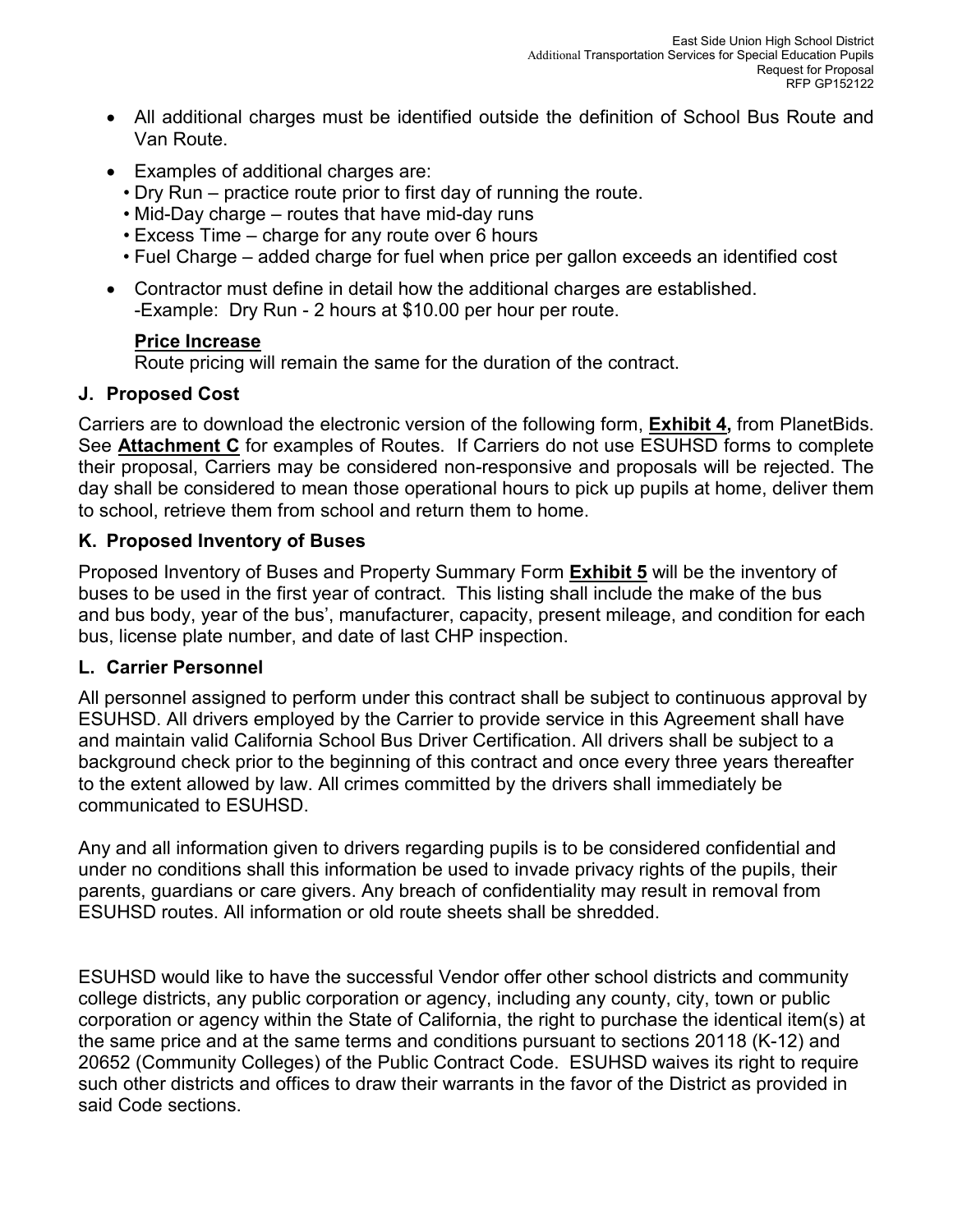### **Acceptance or rejection of this clause will not affect the outcome of this RFP.**

## **Carrier's Cost**

Expenses incurred by the Potential Carrier for preparing proposal is entirely the responsibility of the Carrier and shall not be chargeable to the ESUHSD.

## **Price Adjustments**

Prices for the services listed in **Exhibit 4** shall remain unchanged for twelve (12) months following the effective date of the contract. The Carrier shall have the right to request a price adjustment only thirty (30) days prior to the end of the contract term. During this thirty (30) days period, the Carrier may submit a request in writing to ESUHSD for a price adjustment that is consistent with and relative to price changes originating with and compelled by market trends and which changes are outside of the Carrier's control. The Carrier must fully document its request, attaching to the request, without limitation, such market data, to support the requested adjustment. ESUSHD may, in its sole discretion, approve or disapprove the requested adjustment, in whole or in part. Any approved adjustment shall be final and shall remain unchanged until the end of the next contract term.

### **Errors and Omissions**

If a Carrier discovers any ambiguity, conflict, discrepancy, omission or other error in the RFP or any of its attachments, he/she shall immediately notify ESUHSD of such error in writing and request modification or clarification of the document. Modifications will be made by addenda. Clarifications will be given by written notice to all parties who have been furnished or who have requested a RFP for proposing purposes, without divulging the source of the request for same.

If a Carrier fails to notify ESUHSD prior to the date fixed for submission of proposals of an error in the RFP known to him/her, or an error that reasonably should have been known to him/her, he/she shall propose at his/her own risk, and if he/she is awarded the contract, he/she shall not be entitled to additional compensation or time by reason of the error or its later correction.

## **Exceptions**

If a Carrier takes exception to any part of this RFP, including but not limited to specifications of the Insurance, Administrative and Legal Requirements, as written, here in or as amended by any addenda subsequently issued, must be done in writing. Said exceptions must be submitted with the proposal. Failure to do so will be construed as acceptance of all items.

## **Organization of RFP**

Proposal responses are to be organized simply, economically and will be submitted in the specific order as defined below:

- 1. Executive Summary & Narrative:
	- a. The executive summary should contain an outline of your professional transportation of pupil services, philosophy and business approach, along with a brief summary of your firm's history and qualifications to engage in a professional relationship with ESUHSD.
	- b. The narrative may include the following: firms experience with public educational projects, preferably with public high school districts; scope of projects; and additional data about the firm as it may relate to this RFP.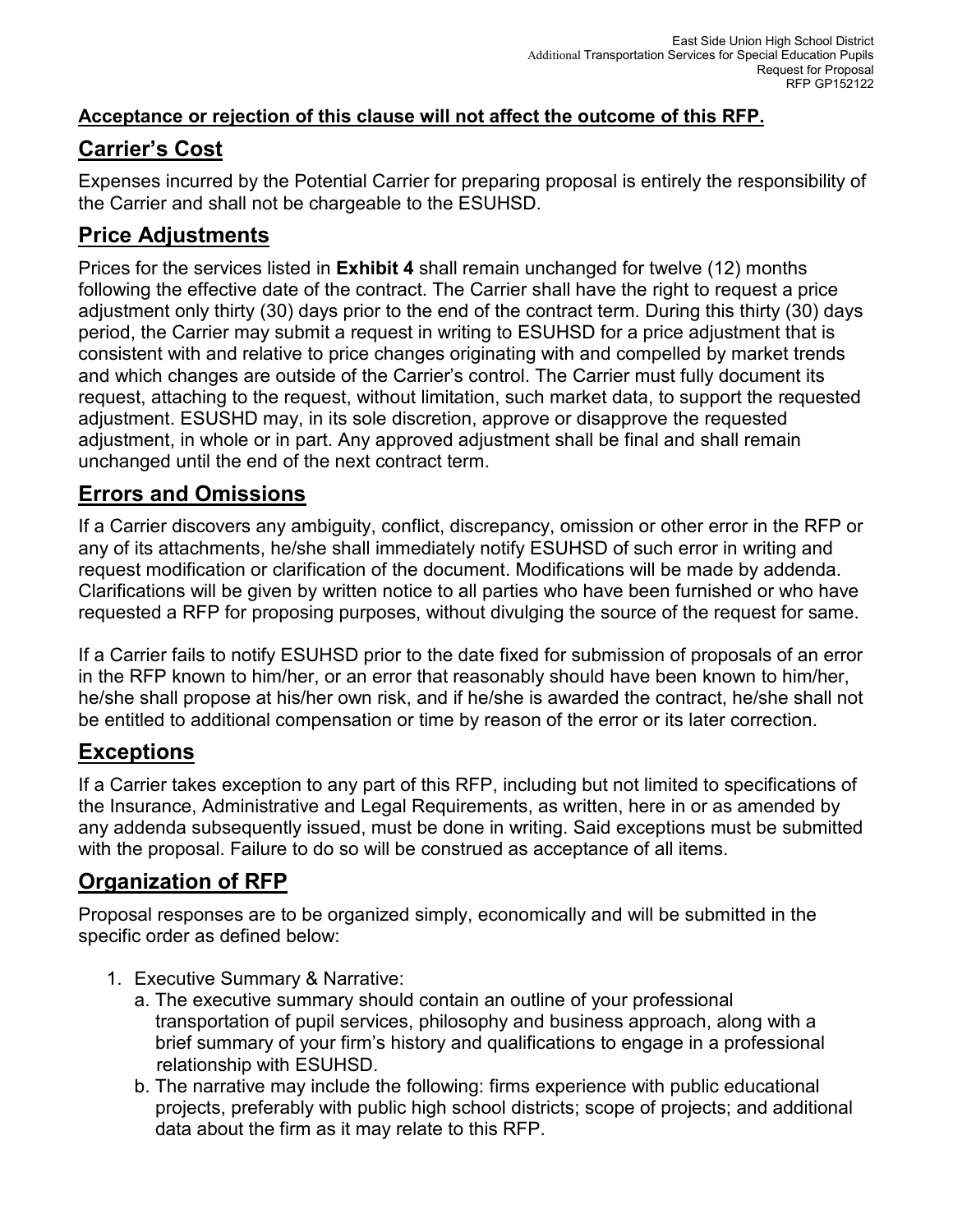- 2. Copy of Safety Training/Meeting Minutes
- 3. Exhibit 1 General Vendor Information/Signature Page (Required ESUHSD form in PlanetBids)
- 4. Exhibit 2 List of References: Provide at least three (3) K-12 educational client references for which other school districts that have performed similar services from you within the last three years (Required ESUHSD form in PlanetBids)
- 5. Exhibit 3 Fingerprinting Requirements (Required ESUHSD form in PlanetBids)
- 6. Exhibit 4 Vehicle Routes Pricing (Required ESUHSD form in PlanetBids)
- 7. Exhibit 5 Proposed School Bus Inventory and Property Summary (Required ESUHSD form in PlanetBids)
- 8. Exhibit 6 Certificate of Nondiscrimination (ESUHSD provide form)
- 9. Exhibit 7 Conflict of Interest (ESUHSD provide form)
- 10.Exhibit 8 Noncollusion Declaration (ESUHSD provided form)
- 11. W-9
- 12.Certificate of Liability Insurance (Insurance to be endorsed to ESUHSD upon award)

## **Bids Become the Property of East Side Union High School District**

Proposals become the property of ESUHSD and information contained therein shall become public property subject to disclosure laws after Notice of Intent to Award. ESUHSD reserves the right to make use of any information or ideas contained in the proposal.

## **Confidential Material**

Carriers must notify ESUHSD in advance of any proprietary or confidential material contained in the proposal and provide justification for not making such material public. ESUHSD shall have sole discretion to disclose or not disclose such material subject to any protective order which Carrier may obtain.

## **Reservations**

With respect to this RFP, ESUHSD reserves certain rights at any time as follows:

- 1. Reject any proposal without indicating any reason for such rejection;
- 2. Waive or correct any minor or inadvertent defect, irregularity or technical error in a proposal, or in the RFP process, or as part of any subsequent contract negotiation;
- 3. Request that carriers supplement or modify all or certain aspects of their proposals or other documents or materials submitted;
- 4. Request the carrier to make an oral and/or written presentation if more information is deemed necessary;
- 5. Terminate this RFP and issue a new RFP;
- 6. Modify the selection process, the specifications or requirements for materials or services, or the content or format of the proposals;
- 7. Extend a deadline specified in this RFP, including deadlines for accepting proposals;
- 8. Negotiate with any or none of the carriers;
- 9. Modify the final contract from terms described in this RFP;
- 10.Terminate failed negotiations with a carrier without liability, and negotiate with other carriers;
- 11.Disqualify any carrier on the basis of a real or apparent conflict of interest, or evidence of collusion that is disclosed by the proposal or other data available to ESUHSD;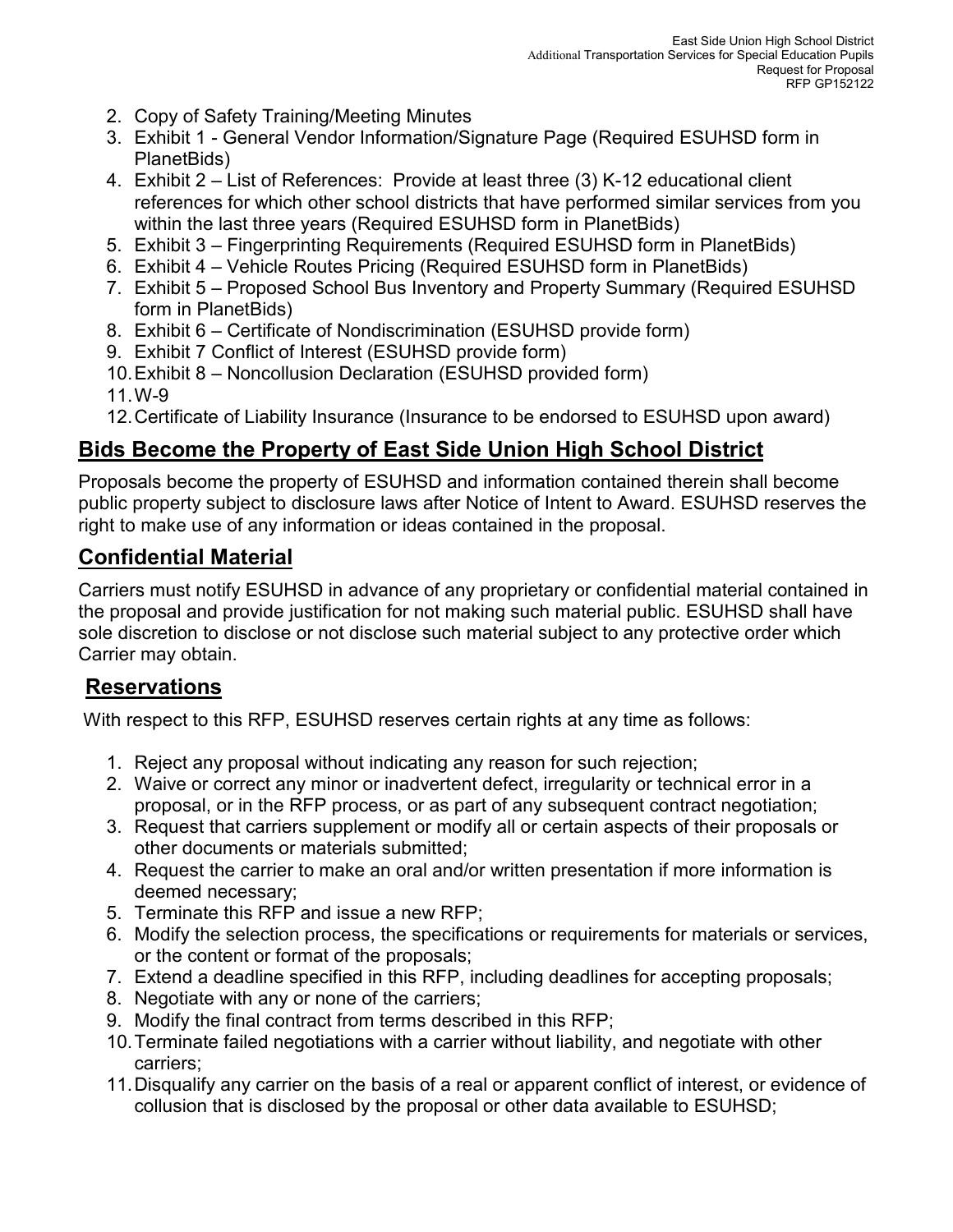- 12.Request that services be provided by certain staff of a carrier, or request that certain staff of a carrier be excluded from providing services as determined by ESUHSD to be in its best interest;
- 13.Reject a carrier's proposal where the carrier is in breach of, or in default under, any other agreement with the ESUHSD;
- 14.Award multiple contracts if it is deemed necessary to provide the specified services.

## **Cancellation**

This solicitation does not obligate the ESUHSD to enter into an agreement. ESUHSD retains the right to cancel this RFP at any time, should the project be canceled, ESUHSD loses the required funding, or it is deemed in the best interest of ESUHSD. No obligation, either expressed or implied, exists on the part of ESUHSD to make an award or to pay any cost incurred in the preparation or submission of a proposal.

## **Award of Contract**

Award, if any, will be to the Carrier(s) whose proposal best complies with all of the requirements of the RFP documents and any addenda. Purchase order shall be awarded to the carrier(s) whose offer is determined to be the most advantageous to ESUHSD from the standpoint of suitability to purpose, quality, service, previous experience, price, ability to deliver, or for any other reason deemed by Purchasing to be in the best interests of ESUHSD and, as such, will not be determined by price alone and may not be the lowest bid especially where services are of utmost importance.

Prior to award, ESUHSD will require submittal of certifications, documents and assurances from Carrier which will include, but may not be limited to the following:

- 1. Will be required to furnish a certificate of compliance issued by the California State Highway Patrol certifying that all vans and buses proposed to be furnished are in compliance with said provisions of the Vehicle Code and Regulations of the State Board of Education
- 2. Written statement regarding the carrier's training and safety programs for bus drivers and safety minutes.
- 3. Written statement regarding the respondent's recruitment programs to hire and retain bus drivers.

In addition, ESUHSD personnel may wish to visit the vendor's offices to view the facilities and meet the staff, prior to award.

ESUHSD reserves the right to negotiate any terms and conditions in the RFP responses received, to reject any or all responses received, and to waive any informality or minor defects in responses received.

## **Contract Term**

The term of the contract shall commence upon ESUHSD execution of contract, tentatively scheduled for July 1, 2022 and continue through and including June 30, 2023 and may be renewed for four (4) additional 1-year renewal periods based on funding, pricing and performance.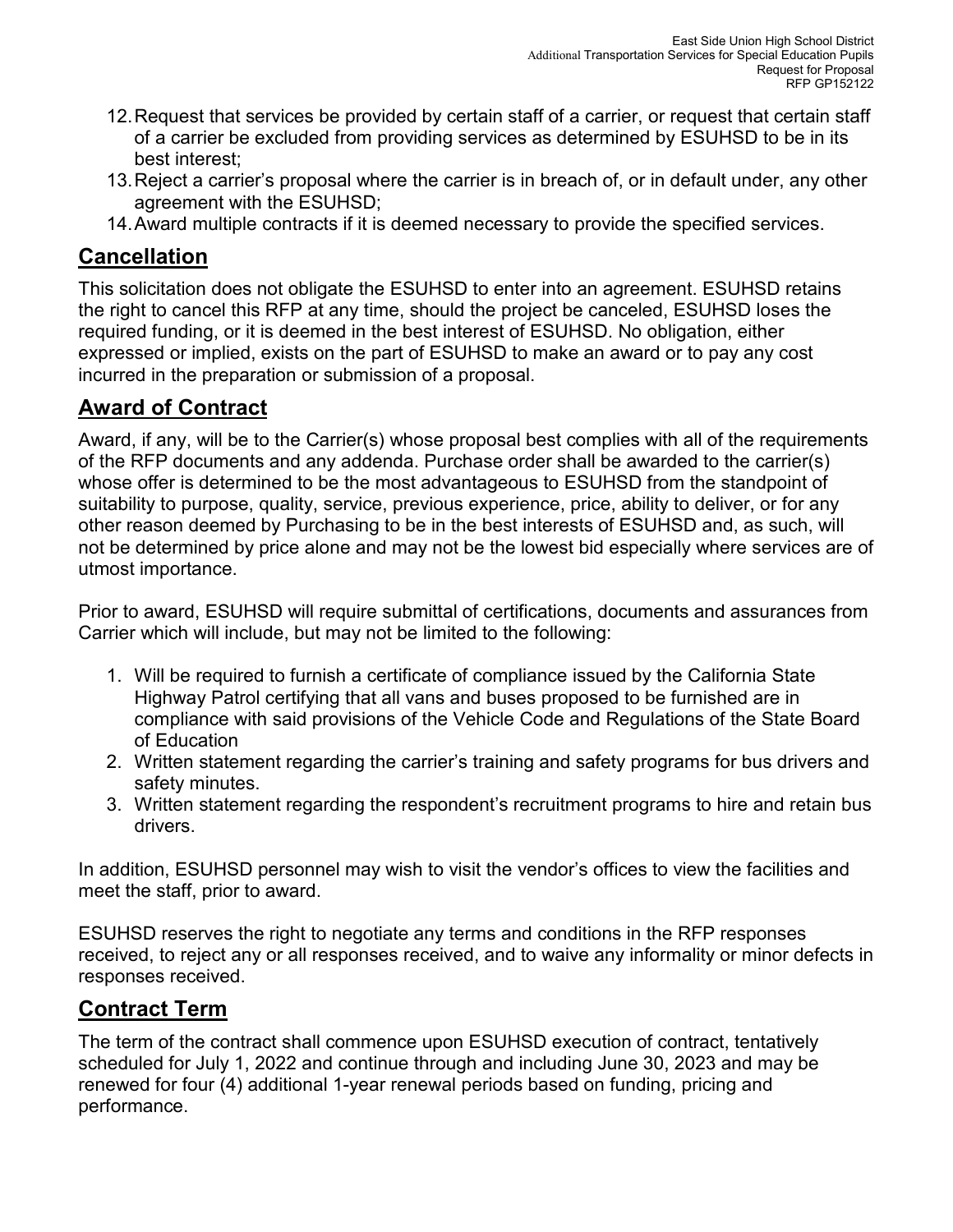## **Contract Renewal**

ESUHSD will issue a contract that will have rates firm for the initial term of the contract. Pricing changes may be considered by ESUHSD for additional contract terms; however, ESUHSD may cancel the contract if a requested price change is not acceptable. All contract renewals must be done in writing.

## **Execution of the Contract**

The contract shall be signed by the Carrier and returned, along with the required attachments to ESUHSD within 10 working days. The period for execution may be changed by mutual agreement of the parties. Contracts are not effective until approved by the appropriate ESUHSD officials. Any work performed prior to receipt of a fully executed contract shall be at Carrier's own risk

## **Failure to Execute the Contract**

Failure to execute the contract within the time frame identified above shall be sufficient cause for voiding the award. Failure to comply with other requirements within the set time shall constitute failure to execute the contract. If the successful carrier refuses or fails to execute the contract, ESUHSD may award the contract to the next qualified highest ranked Carrier.

## **Performance Failure**

If the Carrier fails or neglects to furnish any of the services listed herein at the prices quoted and at the time and places stated or persistently fails to furnish safe and satisfactory equipment or otherwise does not comply with the terms of the contract ESUHSD may, upon written notice to the Carrier, cancel the entire contract or cancel or rescind any or all items affected by such default; and may, regardless of the type of cancellation, procure services elsewhere without notice to the Carrier. The prices paid by ESUHSD at the time such services are procured shall be considered the prevailing market prices. ESUHSD shall collect any extra cost incurred by default from the Carrier.

## **Force Majeure**

The Carrier acknowledges ESUHSD is not liable for interruption of services due to any of the following causes, to the extent beyond its reasonable control: acts of God, accidents, riots, war, terrorist acts, epidemic, pandemic, quarantine, civil commotion, government order or law, and natural catastrophes.

## **Termination of Contract**

The ESUHSD may terminate the contract at any time for any reason with 30 days notice to the carrier.

### **Payments/Invoicing**

The ESUHSD will only pay by original invoice. Invoices must be made out to ESUHSD and sent to the district office or sent electronically to the Accounts Payable department at [accountspayable@esuhsd.org.](mailto:accountspayable@esuhsd.org) Invoices **must** show purchase order number, description of items purchased or services rendered, unit prices, and all applicable taxes. Invoices not including the proper purchase order number may experience delayed payment. Payment will be made on completion of order. ESUHSD payment terms are Net 30.

Purchase orders are required for all items purchased/services rendered.